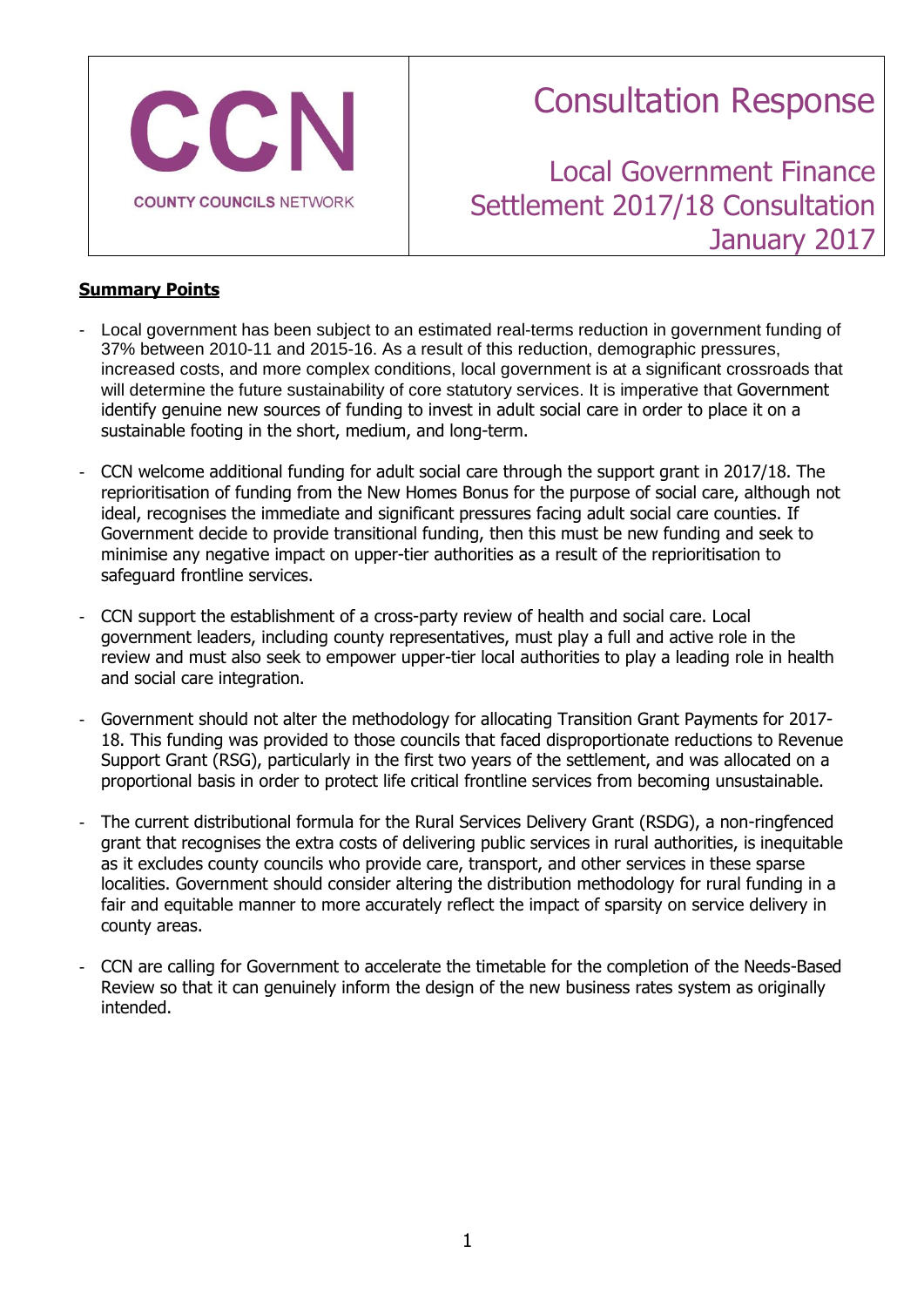# **Introduction**

- 1. The County Councils Network (CCN) represents 37 English local authorities that serve counties. CCN's membership includes both upper tier and unitary authorities who together have over 2,500 councillors and serve over 25m people (47% of the population) across 86% of England. CCN develops policy, shares best practice and makes representations to government on behalf of this significant proportion of the country outside of the big conurbations.
- 2. CCN is a member-led organisation which works on an inclusive and all party basis and seeks to make representations to Government which can be supported by all member authorities. This submission has been developed in close consultation with member councils and is presented on behalf of CCN's cross-party management committee.
- 3. CCN welcomes the opportunity to submit evidence to the Department for Communities and Local Government's consultation on the Provisional Local Government Finance Settlement 2017-18: Confirming the Offer to Councils. This submission provides responses and detailed evidence to key parts and questions of the consultation document. CCN has worked closely with the Society of County Treasurers (SCT) in developing this response.

# **Overarching Points**

- 4. Local government is at a significant crossroads which will determine the future sustainability of core statutory services, in particular children's and adult social care. Counties have transformed services and made extraordinary efficiency savings to safeguard frontline services, this in the face of an estimated 37% real-terms reduction in government funding since 2010 and facing a 93% reduction in RSG from 2015/16-2019/20.<sup>1</sup>
- 5. The offer of multi-year settlements, although welcome, only provides limited certainty over the levels of funding local authorities can expect to receive prior to this end of this Parliament. However, the take-up of this offer by the majority of counties should not be seen as endorsement to Government that the proposed funding levels are sufficient to meet increasing service demand and costs pressures. Instead it should be seen as a move by CCN member councils to lock-in minimum levels of funding and to remove the turbulence of the annual Local Government Finance Settlement (LGFS) process.
- 6. It is clear that there is a fundamental mismatch between the level of funding available to county areas and levels of demand. Counties remain underfunded in comparison to other local authority groups, most significantly in the remit of adult social care, and this gap is exceedingly being met by county tax payers.
- 7. The introduction of the Adult Social Care Precept in 2015/16 has done little to reduce the funding gap facing local authorities. In reality, if all local authorities utilise this council tax flexibility in 2017/18 it will raise approximately £200m in extra revenue against a funding gap nationally of £2.6bn by the end of the Parliament.
- 8. Government policy has meant that county areas have had to raise a larger proportion of their funding from council tax to meet greater care pressures, leading to higher bills for the similar levels of service provision. Research from the SCT shows that on average county residents now

<sup>1</sup> [Local Public Service Reform, National Audit Office, September 2016.](https://www.nao.org.uk/wp-content/uploads/2016/09/Local-public-service-reform.pdf)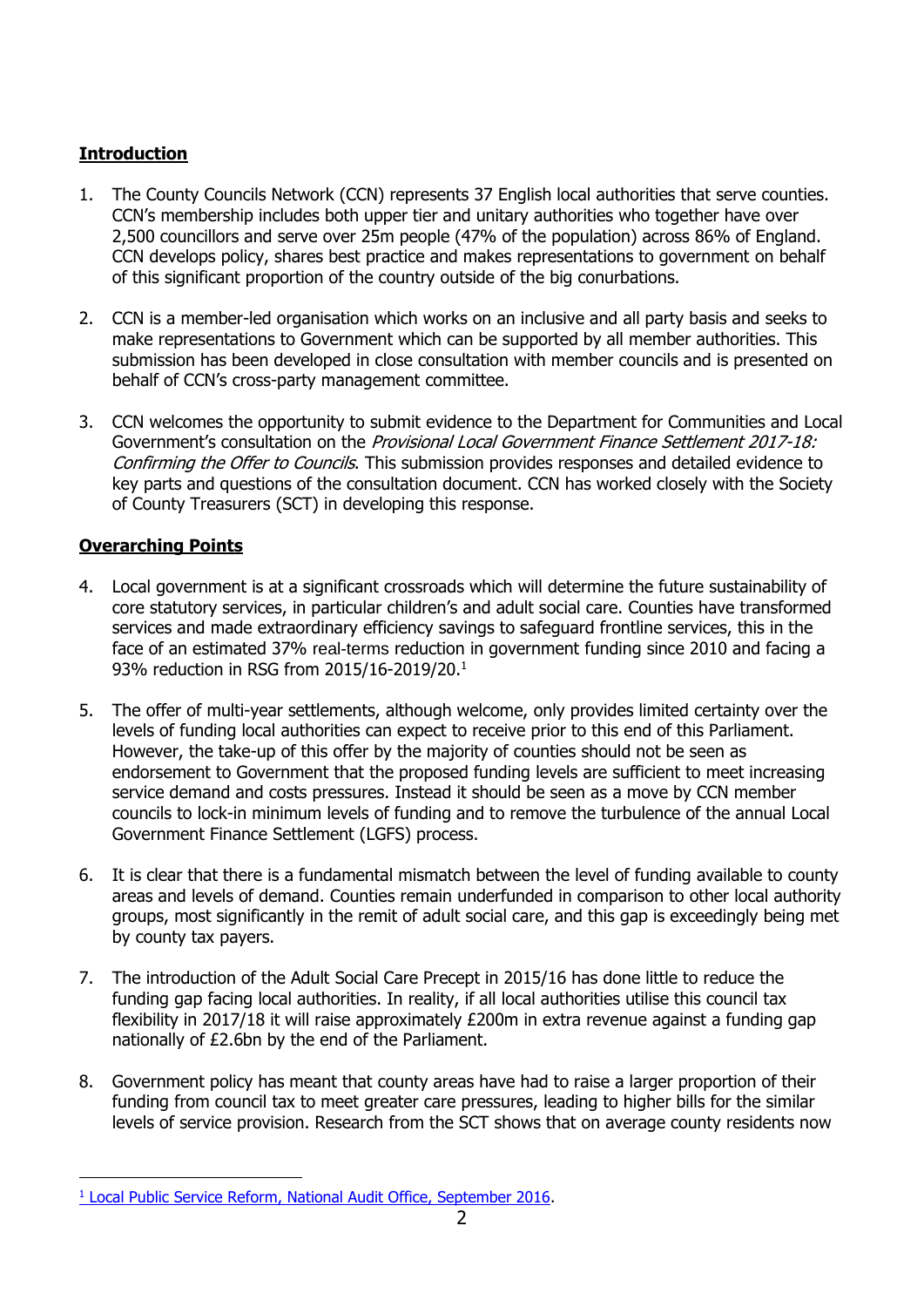pay £455 per head – this is 9% higher than the national average, 8% higher than the average for London, and 35% higher than those residents in metropolitan districts.

- 9. A large number of CCN member councils may take-up the option of the additional council tax flexibility offered by the social care precept due to the immediate pressures outlined above. However, the option of frontloading the precept with a 3% increase in 2017/18 and 2018/19 will only have a nominal effect. Councils may reluctantly choose to draw down on reserves to minimise the impact on local council tax payer, although these can only be used once and are by no means a long-term solution to the pressures facing social care.
- 10. Clarification is also required from Government as to the impact of frontloading the precept in this way will have on improved Better Care Fund allocations. This formula, in part at least, uses the ability to raise council tax in determining levels of distribution.
- 11. The provision of the adult social care support grant in the settlement is welcomed. However, the current Government practice of reprioritising funding within the existing budget envelope will not solve the underlying financial and demand issues facing adult social care, at the detriment to some of the most vulnerable people in our communities. These issues are most acute in county areas, who are faced with the highest levels of demand, the fastest growing elderly population and rapidly diminishing funding. This situation has only been further exacerbated by new burdens such as the National Living Wage (NLW) which have only been partially funded through increases in local taxation.
- 12. The reprioritisation of funding from the New Homes Bonus for the purpose of the social care support grant, although not ideal, recognises the immediate and significant pressures facing adult social care in counties. In the event that government identifies transitional funding this must be prioritised to compensate those upper-tier authorities, such as some county unitaries, who are worse-off financially as a result of reprioritisation. Any such funding must be genuinely new money and must not impact upon the ability of upper-tier authorities to deliver life critical services such as adult social care.
- 13. Government must work with local government and other key stakeholders to develop a plan to place adult social care on a sustainable footing in the short, medium and long-term. There is no doubt that any new approach will require genuinely new funding to be invested in the system in the short-term to make the system sustainable and in the medium to long-term to deliver true transformational change. CCN support the proposal from Select Committee Chairs for a crossparty review of health and social care and would be keen to engage with Government.<sup>2</sup> Any such review must seek to empower upper-tier local authorities to play a leading role in health and social care integration.
- 14. As the Secretary of State, Sajid Javid, rightly acknowledged the long-term solution must include the needs-based funding review to address the inequities in funding already within the system. The previous Secretary of State, Greg Clark, set out in 2015 that this review would be used to determine the transition to 100% business rates retention<sup>'3</sup> In light of this CCN are calling for the timetable for the completion of the Needs-Based Review to be accelerated so that it can genuinely inform the design of the new business rates system as originally intended.

<sup>&</sup>lt;sup>2</sup> Letter- [Select Committee Chairs to the Prime Minster on Health and Social Care, 6 January 2017](http://www.publications.parliament.uk/pa/cm201617/cmselect/cmcomloc/170106-Letter-to-Prime-Minister-on-social-care-and-NHS.pdf)

<sup>&</sup>lt;sup>3</sup> Oral Statement to Parliament- [Final local government finance settlement 2016 to 2017, 8 February 2016](https://www.gov.uk/government/speeches/final-local-government-finance-settlement-2016-to-2017)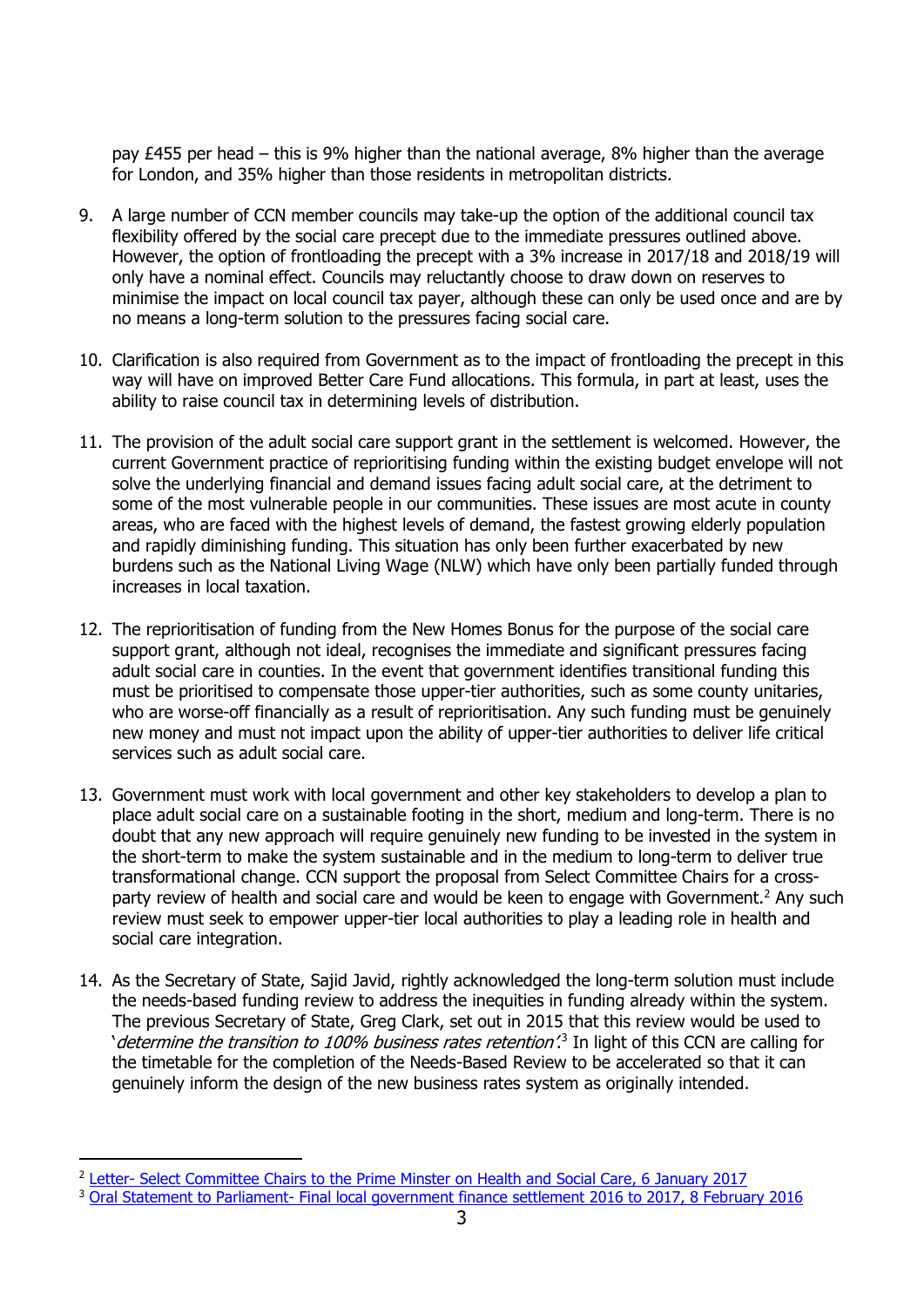15. We urge government to publish the final Local Government Finance Settlement at the earliest point possible to allow local authorities adequate time to debate and finalise their budgets for the forthcoming year and beyond.

# **Consultation Question Responses**

-

# **Question 1: Do you agree with the methodology of Revenue Support Grant in 2017-18?**

- 16. CCN disagree with the distributional methodology of Revenue Support Grant (RSG). The phasing out of RSG, the Government's Needs Based Review, and the move to Business Rates Retention as the main source of funding of local government are a clear acknowledgment that the current distributional formula does not deliver funding to those areas facing the most acute pressures.
- 17. As set out in our response to the 2016/17 provisional local government finance settlement consultation, the pace and scale of reductions to RSG would have challenged the viability and continuation of statutory services in county areas, in particular for demand-led life critical services such as adult social care.<sup>4</sup> The subsequent decision by Government to provide transitional funding to ease the pace of funding reductions as part of the final settlement was welcomed by CCN member councils.
- 18. The acceptance of the multi-year settlement by the majority of our member councils means that funding levels through RSG will remain as proposed in the 2016-17 settlement, providing some stability and certainty. However, this should not be seen as endorsement to Government that the proposed funding levels are sufficient to meet increasing service demand and costs pressures, particularly for adults and children's social care. Instead this wide-spread acceptance should be seen as a move by CCN member councils to lock-in minimum levels of funding and to remove the turbulence of the annual LGFS process.

## **Question 2: Do you think the Government should consider transitional measures to limit the impact of reforms to the New Homes Bonus?**

## **Question 4: Do you agree with the proposal to provide £240 million in 2017-18 from additional savings resulting from New Homes Bonus reforms to authorities with adult social care responsibilities allocated using the Relative Needs Formula?**

- 19. CCN welcome the provision of additional funding specifically for the purposes of adult social care.
- 20. We have been clear that Government must deliver genuinely new funding to ensure that social care is placed on a sustainable footing in the short, medium and long-term in order to protect and support the most vulnerable people in our society. Without this, upper-tier authorities will be forced into the unenviable position whereby the type and level of care provided has to be reviewed and in some cases restricted as a result of the growing social care funding gap.
- 21. However, it is important to recognise that the reprioritisation of funding from New Homes Bonus for the Adult Social Care Support Grant is neither an ideal or sustainable solution to the funding

<sup>4</sup> Consultation Response- [Local Government Finance Settlement 2016/17, County Councils Network, January](http://www.countycouncilsnetwork.org.uk/library/july-2013/file115/)  [2016](http://www.countycouncilsnetwork.org.uk/library/july-2013/file115/)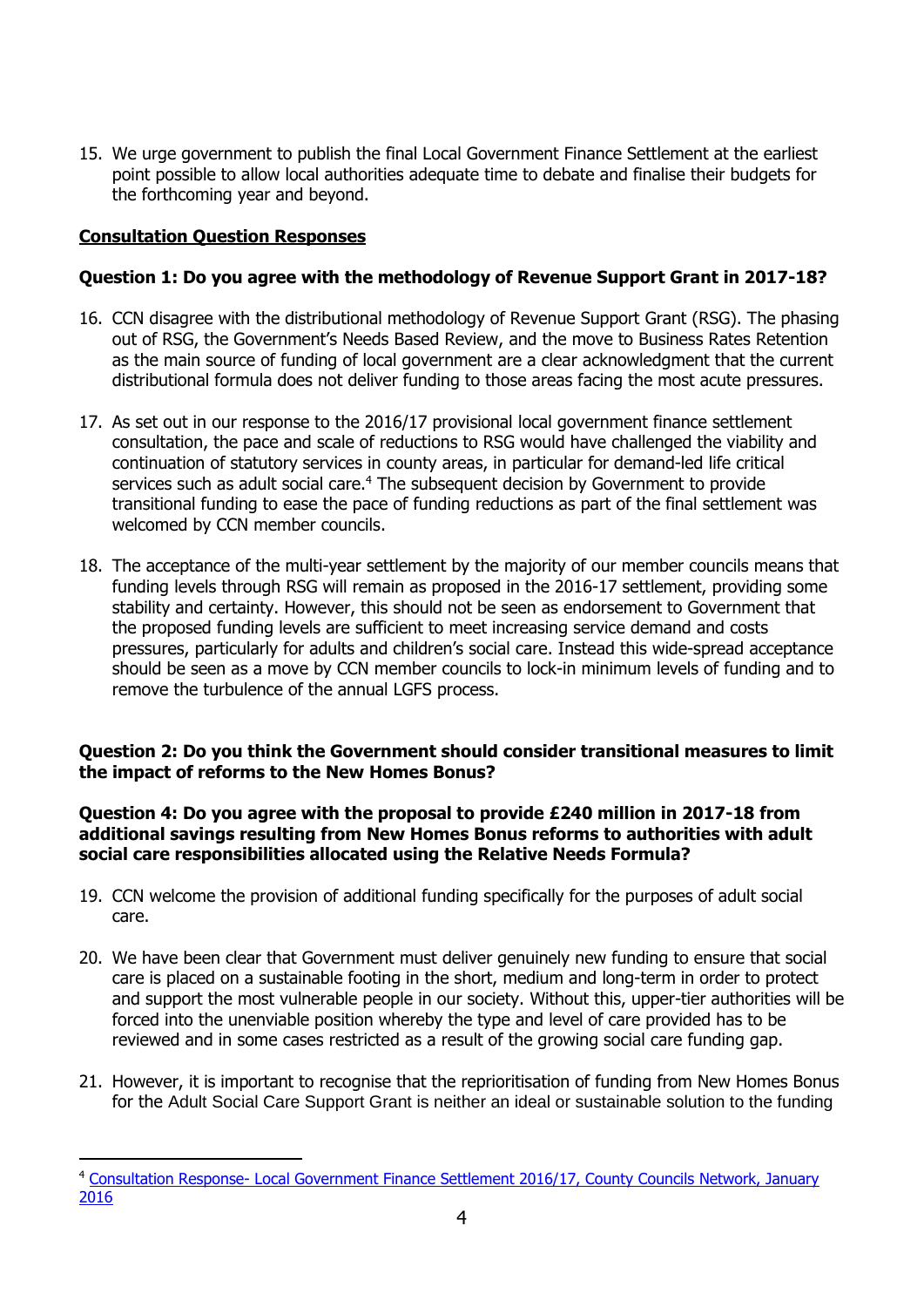crisis facing the sector. This funding is also still significantly less than is required to meet the financial and demand challenges facing upper-tier authorities in county areas.

- 22. The severe financial pressures facing local government coupled with the need to build more homes leaves Government with a difficult decision to make about how to best prioritise the limited funding available within the existing budget envelope.
- 23. In December 2015 Government clearly set out in the New Homes Bonus: Sharpening the Incentive consultation its preferred option of a move to future allocations of 5 years in 2017/18 and 4 years from 2018/19. This is the option that should now be implemented as intended.
- 24. DCLG's own evaluation of NHB found that it has not delivered on its policy objectives such as funding being spent on '*local community priorities'*. Instead the evaluation showed that NHB receipts had been allocated for general council services (60%), keeping council tax low (6.5%) and more worryingly only 10% of receipts were invested in infrastructure for new housing. The stark reality is that NHB is becoming an increasing proportion of some council revenue budgets. It will increase as a proportion of district councils' funding assessment to a high of 72.8% in 2017/18, before reducing to 55.5% by the end of the Parliament.<sup>5</sup>
- 25. In addition to this, the 80:20 spilt of NHB in two-tier areas, in favour of district councils, meant that a number of county councils were facing a negative net financial impact. DCLG's evaluation of NHB found that by 2014/15 shire counties without fire responsibilities were £45m worse off, with counties with fire responsibilities £25m worse off.<sup>6</sup> This level of disparity is inexplicable given that county councils are responsible for the delivery of infrastructure and transport that are vital to facilitate housing construction and a key factor in ensuring communities accept housing development.
- 26. It is clear from recent announcements on housing that there has been a shift in Government thinking on how to best incentivise an increase in the rate of construction away from the NHB.<sup>7</sup> CCN will continue to work with county unitary and district partners to secure sufficient levels of funding to deliver Government's housing ambitions in county areas.
- 27. Therefore it is right that Government have chosen to reprioritise funding for the life critical service of adult social care to ease, to a small extent, the immediate funding pressures facing upper-tier authorities. In the event that Government utilise transitional measures to limit the impact of NHB reforms, then these must be prioritised for those upper-tier authorities, such as some county unitaries, that stand to lose in relative terms as a result of the reprioritisation of funding from NHB to social care.
- 28. CCN agree with the use of RNF to distribute the adult social care support grant. However, to ensure that funding truly follows need Government should use an updated RNF in order to better reflect demographic growth, such as the formula currently being developed by the Department of Health. <sup>8</sup> Such an approach would be prudent as a transitional step towards a funding system that is more aligned to need, such as that being proposed by Government as part of Business Rates Retention.

<sup>8</sup> The 2017/18 Local Government Finance Settlement- Summary of responses to the Technical Consultation, December

<sup>&</sup>lt;sup>5</sup> [Independent Analysis of Governance Scenarios and Public Service Reform in County Areas, EY, September 2016](http://www.countycouncilsnetwork.org.uk/assets/legacy/getasset?id=fAA0ADMAMAB8AHwAVAByAHUAZQB8AHwAMAB8AA2) <sup>6</sup> [Evaluation of New Homes Bonus, Department for Communities and Local Government, December 2014](https://www.gov.uk/government/uploads/system/uploads/attachment_data/file/387152/NHB_Evaluation_FINAL_report.pdf)

<sup>7</sup> [New money for affordable homes released, Department for Communities and Local Government, 6 January 2017](https://www.gov.uk/government/news/new-money-for-affordable-homes-released)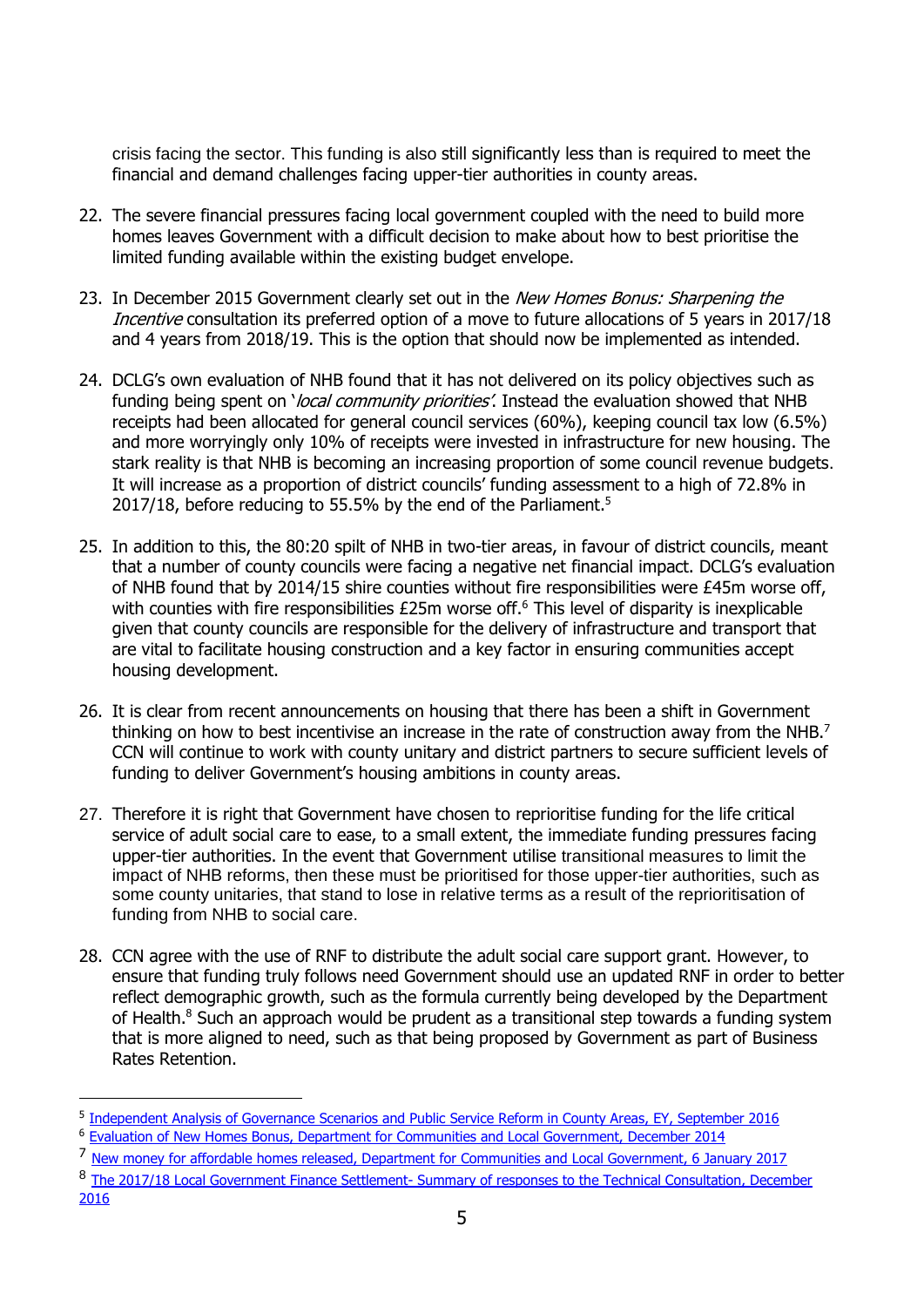29. The use of the RNF, frozen in 2013/14, to distribute funding means that CCN member councils do not receive an annual uplift in their share of national funding based on demographic growth. Independent research by LG Futures found that CCN member councils have the largest and fastest growing over 65 population of any local authority type in England, rising at an average annual rate of 2.0% over the next five years. $9$  As a result per capita funding levels for counties will continue to fall relative to other local authority types.

## **Question 3: Do you agree with the Government's proposal to fund the New Homes Bonus in 2017-18 with £1.16 billion of funding held back from the settlement, on the basis of the methodology described in paragraph 2.5.8?**

- 30. In the event that there is surplus funding from that withheld by Government for the purposes of NHB, then this should be redistributed to local authorities through the RNF in recognition of the ongoing and increasing pressures facing adult social care.
- 31. CCN welcome the decision to delay proposals to withhold payments for areas without Local Plans and where homes are built following appeal in 2017/18, as previously set out in our response to Government's New Homes Bonus: Sharpening the Incentive consultation. Any such approach would wrongly penalise county councils in two-tier areas, who while they are statutory consultees, are not the planning authority and at present are not the responsible authority for submitting Local Plans.
- 32. A county council should not be held accountable, nor penalised for deliverables that are not within its control. Regardless of the status of a Local Plan, county councils have ongoing obligations and financial commitments to provide infrastructure and services to support the delivery of new homes. Therefore, county councils should receive their proportion of NHB regardless of whether a Local Plan is in place or the process by which planning approval is granted.
- 33. In the case of CCN unitary councils, it is imperative that they are not penalised financially for external factors outside of their control that contribute to a delay in delivering their Local Plan or where homes are built following appeal.

### **Question 5: Do you agree with the Government's proposal to hold back £25 million to fund the business rates safety net in 2017-18, on the basis of the methodology described in paragraph 2.8.2?**

34. The transition grant for 2016/17 and 2017/18 was funded through the money previously allocated for the business rates safety net. Therefore, holding back funds to re-create the safety net points to some serious shortfalls in the local government finance system as a whole. Reprioritising funding in this manner will do little to nothing to provide CCN member councils, along with all council types, with new funding to close the projected funding gap of £2.6bn by the end of the Parliament for adult social care.

<sup>9</sup> [Social Care and Health: Funding and Cost Pressure Analysis, LG Futures, January 2016](http://www.countycouncilsnetwork.org.uk/assets/legacy/getasset?id=fAAzADQANgB8AHwAVAByAHUAZQB8AHwAMAB8AA2)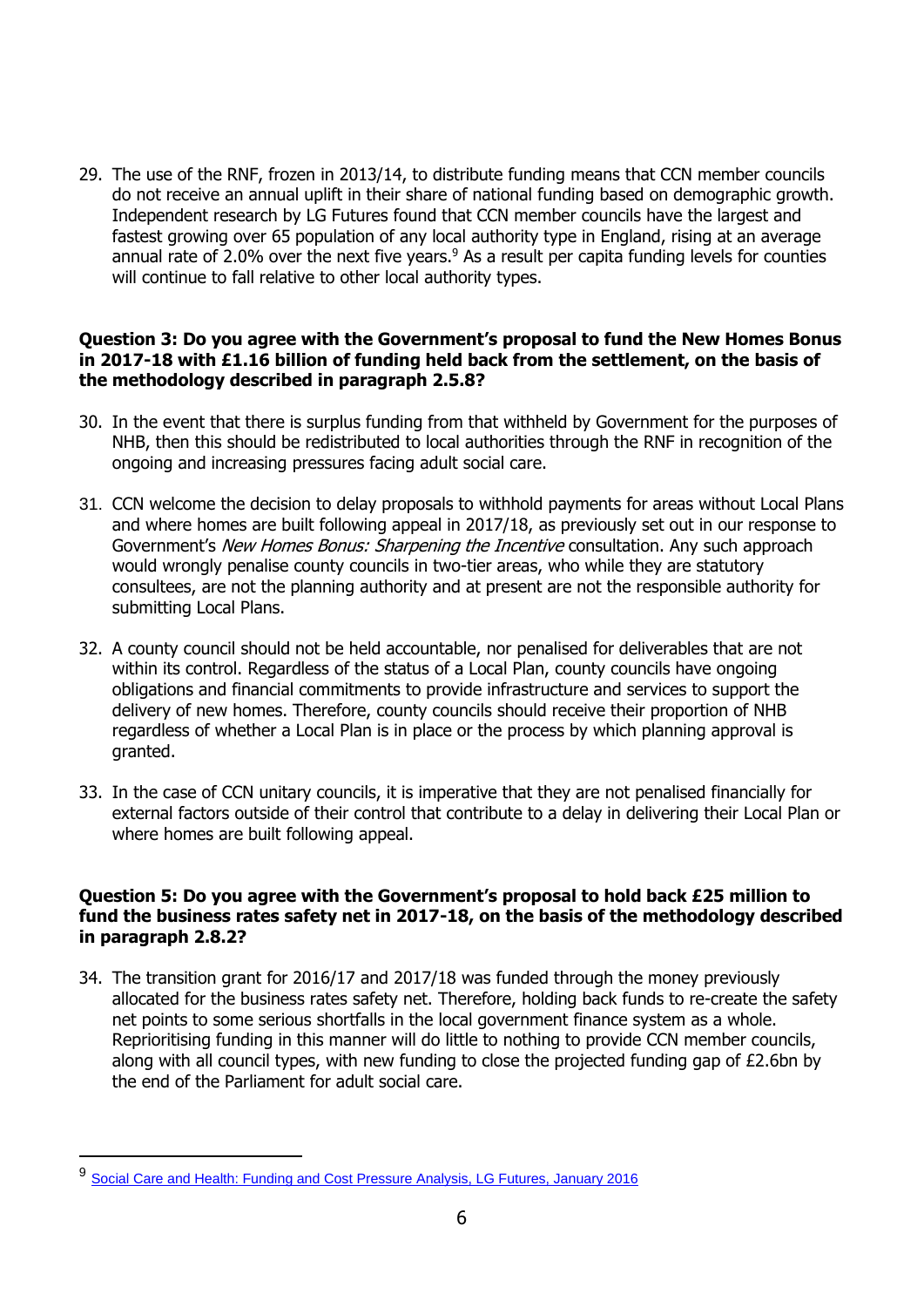## **Question 6: Do you agree with the methodology for allocating Transition Grant payments in 2017-18?**

- 35. CCN agree with the methodology for allocating Transition Grant Payments for 2017-18.
- 36. In response to the 2016-17 provisional local government finance settlement CCN set out the need for transitional funding to smooth out the pace of proposed Revenue Support Grant (RSG) reductions for county areas, particularly in the first two years of the settlement. The decision by Government to provide transitional funding in the final settlement was welcomed by CCN member councils. However, it should be noted that some member councils felt that the distributional formula for this grant did not go far enough in providing sufficient funding to address the scale and pace of reductions in their local authority area.
- 37. Table 1 clearly shows counties face the most significant reduction in RSG over the course of this Parliament. Without the introduction of the transition grant payments, the pace and scale of the proposed RSG reductions would have challenged the viability and continuation of statutory services in county areas.

|                  | % Reduction |
|------------------|-------------|
| <b>CCN</b>       | $-93%$      |
| London           | $-71%$      |
| <b>Mets</b>      | -69%        |
| <b>Unitaries</b> | $-81%$      |
| <b>England</b>   | $-78%$      |

## **Table 1- Reduction in RSG 2015/16-2019/20**

38. Any change to the formula for distributing transitional funding would have a detrimental impact on the level of service provision in county areas, particularly at a time when CCN member councils are faced with the most acute pressures on adult social care services. These services cannot be switched off overnight – to change the formulas at this late stage would negatively impact upon the level of service provision available to some of the most vulnerable people in our communities.

### **Question 7: Do you agree with the Government's proposed approach in paragraph 2.10.1of paying £65 million in 2017-18 to the upper quartile of local authorities based on the super-sparsity indicator?**

- 39. CCN agree with the principle of paying RSDG to local authorities based on the super-sparsity indicator. However, the continued exclusion of county authorities from accessing this funding stream in two-tier areas is inequitable, in particular as counties are 70% rural on average.
- 40. In some two-tier areas there are currently districts that are eligible for RSDG, without the county being eligible. In these areas the county must still provide care, transport, and other services in these sparse localities, without any remuneration. Research by LG Futures on behalf of DCLG and DEFRA found that there is a 'general tendency for more rural authorities to have greater